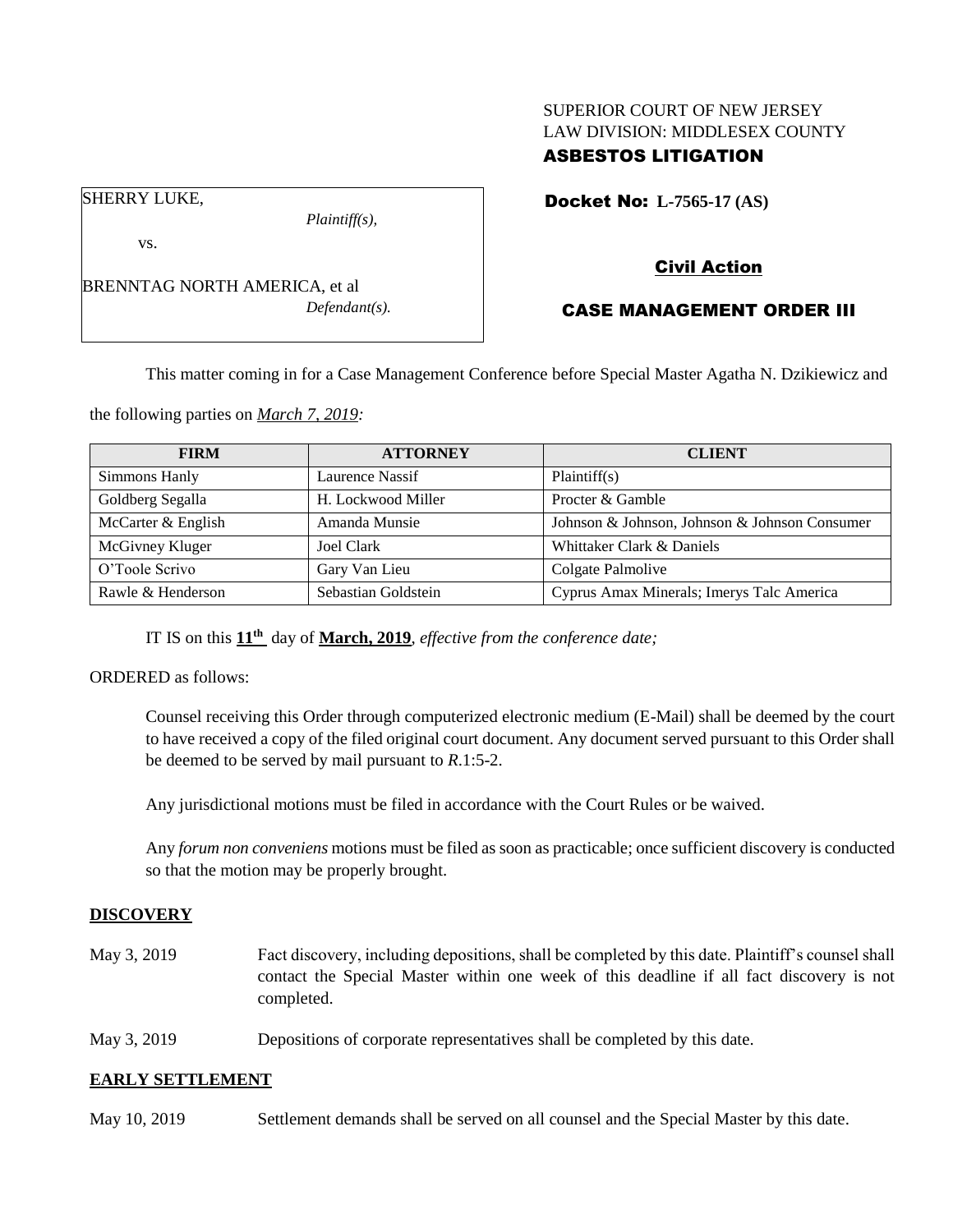## **MEDICAL EXPERT REPORT**

| June 7, 2019   | Plaintiff shall serve medical expert reports by this date.                                                                                                                                                                                               |
|----------------|----------------------------------------------------------------------------------------------------------------------------------------------------------------------------------------------------------------------------------------------------------|
| June 7, 2019   | Upon request by defense counsel, plaintiff is to arrange for the transfer of pathology specimens<br>and x-rays, if any, by this date.                                                                                                                    |
| August 5, 2019 | Defendants shall identify its medical experts and serve medical reports, if any, by this date. In<br>addition, defendants shall notify plaintiff's counsel (as well as all counsel of record) of a<br>joinder in an expert medical defense by this date. |

## **LIABILITY EXPERT REPORTS**

| June 7, 2019 | Plaintiff shall identify its liability experts and serve liability expert reports by this date or |
|--------------|---------------------------------------------------------------------------------------------------|
|              | waive any opportunity to rely on liability expert testimony.                                      |

August 5, 2019 Defendants shall identify its liability experts and serve liability expert reports, if any, by this date or waive any opportunity to rely on liability expert testimony.

#### **SUMMARY JUDGMENT MOTION PRACTICE**

| June 7, 2019 | Plaintiff's counsel shall advise, in writing, of intent not to oppose motions by this date. |  |
|--------------|---------------------------------------------------------------------------------------------|--|
|              |                                                                                             |  |

- August 16, 2019 Summary judgment motions shall be filed no later than this date.
- September 13, 2019 Last return date for summary judgment motions.

## **ECONOMIST EXPERT REPORTS**

- June 7, 2019 Plaintiff shall identify its expert economists and serve expert economist report(s), if any, by this date or waive any opportunity to rely on economic expert testimony.
- August 5, 2019 Defendants shall identify its expert economists and serve expert economist report(s), if any, by this date or waive any opportunity to rely on economic expert testimony.

#### **EXPERT DEPOSITIONS**

October 11, 2019 Expert depositions shall be completed by this date. To the extent that plaintiff and defendant generic experts have been deposed before, the parties seeking that deposition in this case must file an application before the Special Master and demonstrate the necessity for that deposition. To the extent possible, documents requested in a deposition notice directed to an expert shall be produced three days in advance of the expert deposition. The expert shall not be required to produce documents that are readily accessible in the public domain.

#### **PRE-TRIAL AND TRIAL**

| May 17, 2019               | The settlement conference previously scheduled on this date is <b>cancelled</b> .                                                                                                                                                                                                                                                              |
|----------------------------|------------------------------------------------------------------------------------------------------------------------------------------------------------------------------------------------------------------------------------------------------------------------------------------------------------------------------------------------|
| October 23, 2019 @ 10:00am | Settlement conference. All defense counsel shall appear with authority to negotiate<br>settlement and have a representative authorized to negotiate settlement available by<br>phone. Any request to be excused from the settlement conference shall be made to the<br>Special Master no later than 4:00pm of the day prior to the conference. |